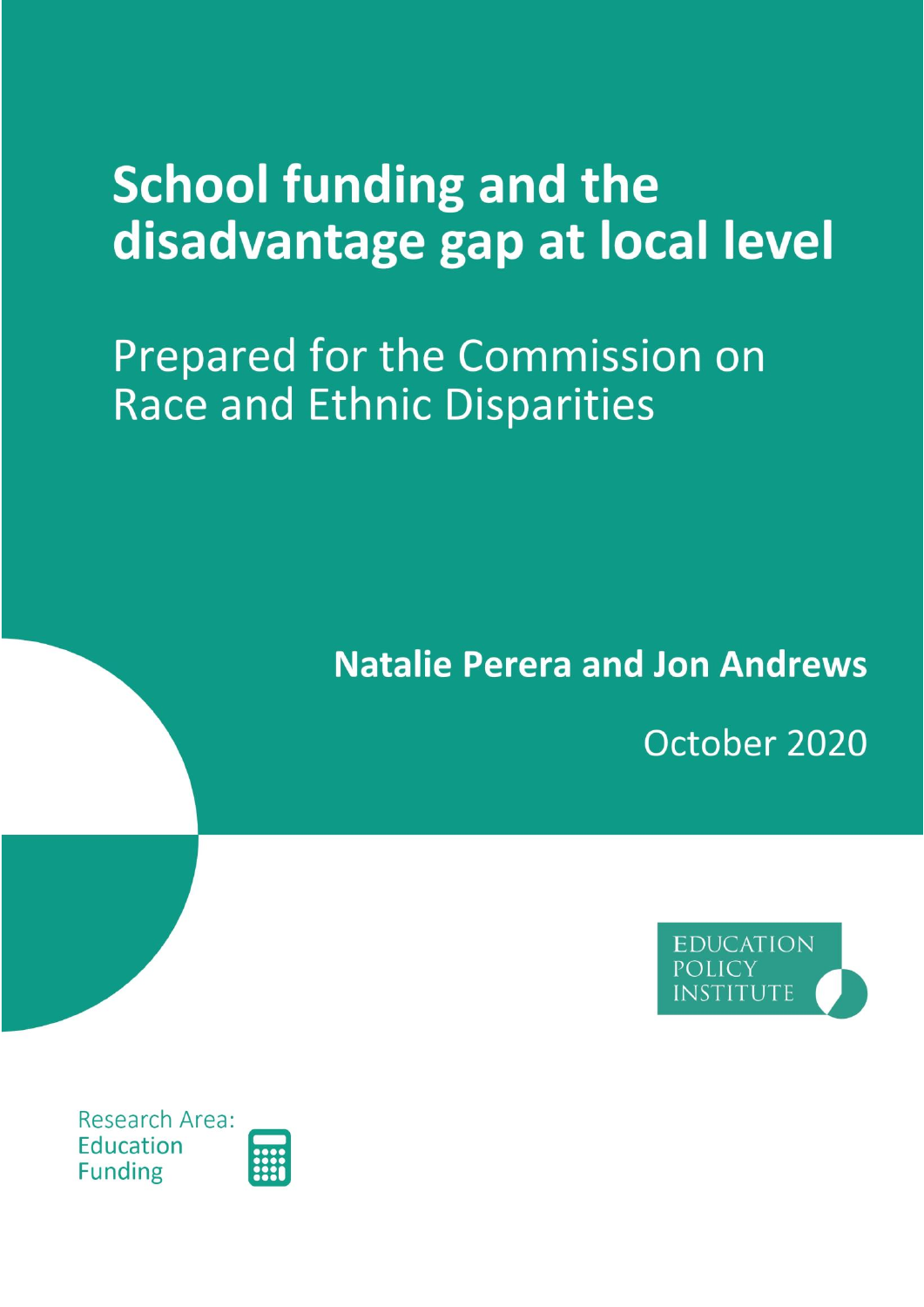### **About the authors**

**Natalie Perera** is the Executive Director and Head of Research at the Education Policy Institute. She has led in this role since co-founding the organisation in 2016. From 2010 to 2014, Natalie was the Head of the School Funding Reform Unit in the Department for Education where she led on the design of a new National Funding Formula, allocation of the Pupil Premium, reform of academies funding, and funding for universal free school meals.

**Jon Andrews** is Deputy Head of Research and Director for School System and Performance in EPI. He has published a wide range of studies including: 'The performance of multi-academy trusts and local authorities', 'School revenue balances in England', 'Access to special schools in England', and 'Grammar schools and social mobility'. He worked in the Department for Education from 2003 to 2016 as a statistician including as head of the Revenue Funding Analysis Unit.

## **About the Education Policy Institute**

The Education Policy Institute is an independent, impartial, and evidence-based research institute that promotes high quality education outcomes, regardless of social background. We achieve this through data-led analysis, innovative research and high-profile events. Education can have a transformative effect on the life chances of young people, enabling them to fulfil their potential, have successful careers, and grasp opportunities. As well as having a positive impact on the individual, good quality education and child wellbeing also promotes economic productivity and a cohesive society. Through our research, we provide insight, commentary, and a constructive critique of education policy in England – shedding light on what is working and where further progress needs to be made. 3 Our research and analysis span a young person's journey from the early years through to entry to the labour market. Our core research areas include:

- Benchmarking English Education
- School Performance, Admissions, and Capacity
- **Early Years Development**
- Vulnerable Learners and Social Mobility
- Accountability, Assessment, and Inspection
- Curriculum and Qualifications
- Teacher Supply and Quality
- Education Funding
- **E** Higher Education, Further Education, and Skills

Our experienced and dedicated team works closely with academics, think tanks, and other research foundations and charities to shape the policy agenda.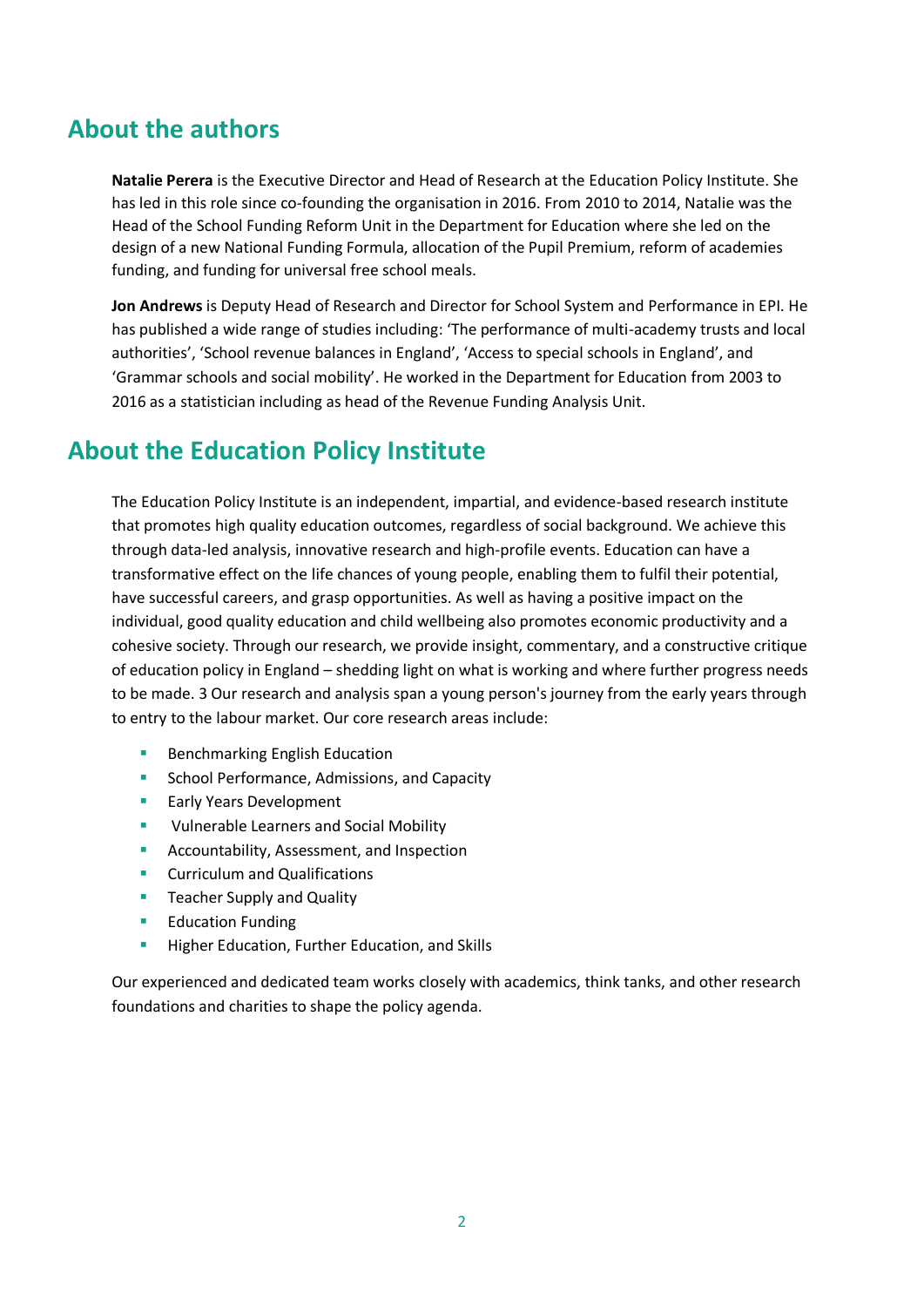## **Contents**

| The reasons for significant differences in per-pupil funding across the country5            |  |
|---------------------------------------------------------------------------------------------|--|
|                                                                                             |  |
|                                                                                             |  |
| Funding announcements and the areas with the largest disadvantage gaps 10                   |  |
| The limitations of current deprivation measures in targeting areas with the largest gaps 11 |  |
|                                                                                             |  |
|                                                                                             |  |
|                                                                                             |  |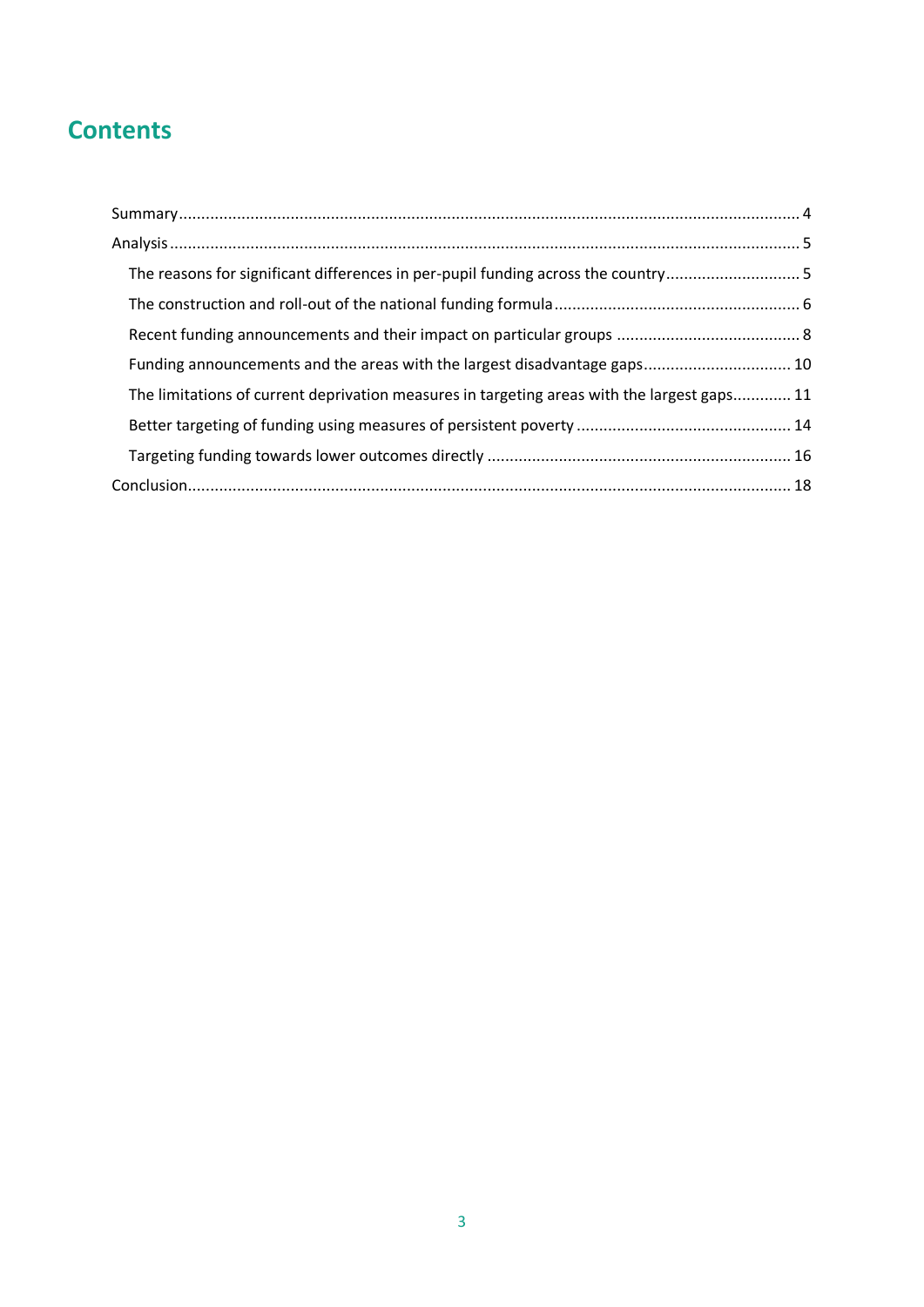### <span id="page-3-0"></span>**Summary**

This paper provides a summary of the current school funding system in England including the origins of the national funding formula (NFF) and how its current formulation distributes funding across the country and different demographics. It draws on data from EPI's annual report to explore which areas of the country have the largest disadvantage gaps, how these have been affected by recent reforms to school funding, and how they relate to measures of disadvantage in the NFF – and hence whether funding can be better targeted to these areas under the current structure of the NFF. It concludes by considering how funding could be better targeted to address disadvantage gaps.

#### It finds that:

- The introduction of the national funding formula represented a significant change in the way that schools in England are funded. Reforms to school funding between 2003 and 2011 locked in many historic funding decisions and this had meant that funding continued to be targeted towards those areas that were deprived, and tended to be underperforming, at the turn of the century, rather than directly addressing need.
- When it was introduced in 2018, the NFF was designed to address some of these inequalities in school funding. But the reforms did not necessarily address inequalities in opportunity.
- **E** Through the NFF and subsequent initiatives such as 'levelling-up' school funding, the government has weakened the link between funding and need. While there have been large differences in funding across schools and local authorities, recent policies have meant that pupils from more affluent backgrounds are attracting larger increases to funding rates compared to those from more disadvantaged backgrounds.
- Furthermore, there is only a weak relationship between the areas that have seen the largest increases, and the size of the disadvantage gap. Because of an additional weak relationship between measures of deprivation in the NFF and attainment gaps at local authority level, varying the amounts in the NFF that are associated with deprivation is unlikely to lead to a shift of funding from areas with small attainment gaps to those with the largest.
- Depth of poverty is a key driver of attainment. While there currently no direct measures of depth of poverty, incorporating a persistent disadvantage factor into the NFF would go some way to shifting funding towards those areas with the largest disadvantage gaps. But the pattern is not uniform. Some of the areas with the largest gaps would be unlikely to gain by much and others could even lose out.
- <span id="page-3-1"></span>Area-based classifications such as the ONS' neighbourhood 'pen portraits' might be another way to better target funding towards those communities where attainment is lowest without introducing perverse incentives on schools.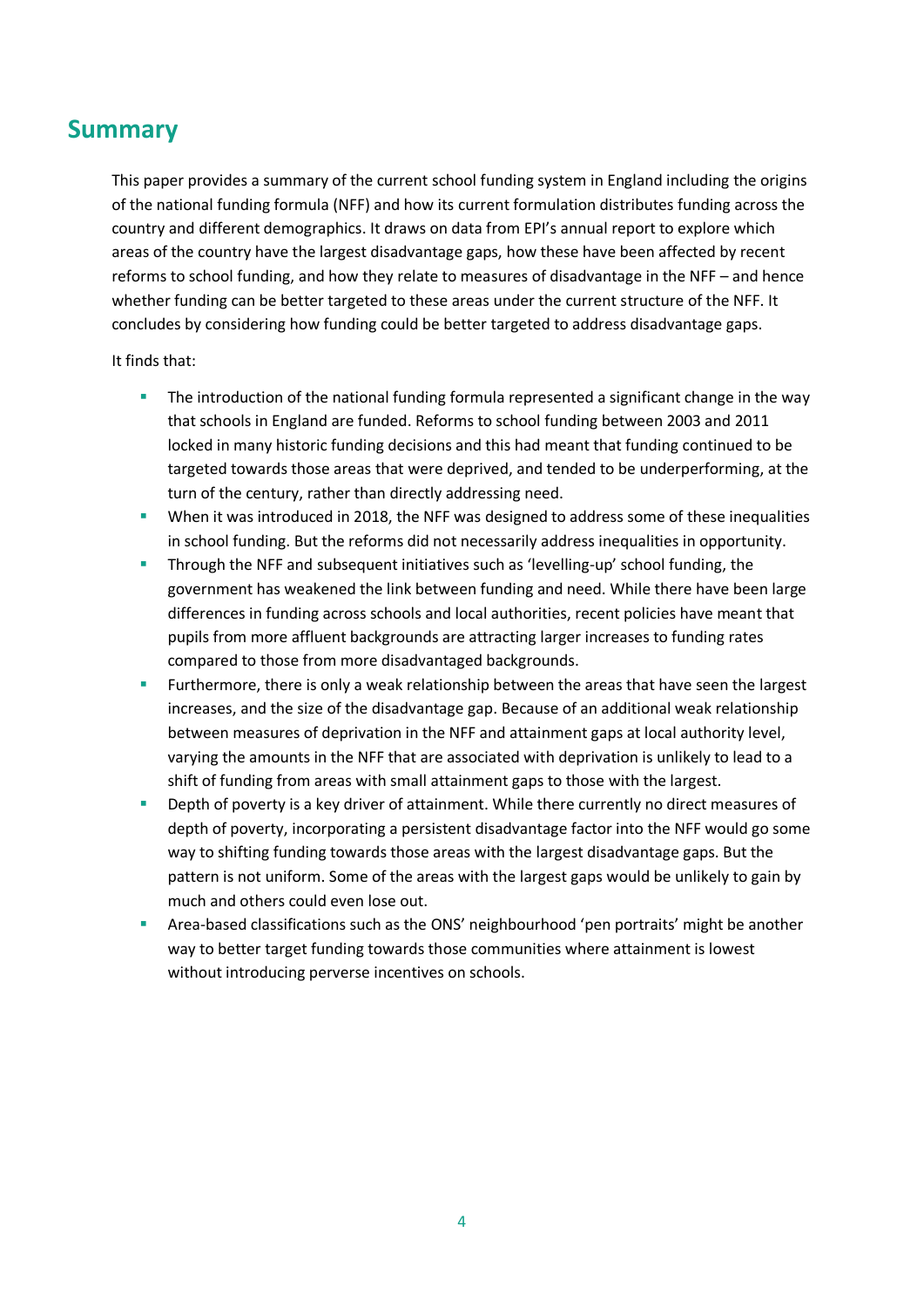## **Analysis**

#### <span id="page-4-0"></span>**The reasons for significant differences in per-pupil funding across the country**

To understand the reasons behind the current distribution of school funding, it is important to understand some of the historical decisions that have led to where we are now.

Until 2003, education funding for each local authority was determined by the government alongside other local public services. In setting education budgets, the government considered issues including salary costs and the level of social need in local areas. This meant that relatively more funding was allocated to London and other urban areas (such as Birmingham and Manchester) which, at the time, had high levels of deprivation, more pupils from Black and Minority Ethnic backgrounds and, in the case of London, faced higher staffing costs.

Funding for these public services was then pooled together into a single allocation for each local authority, and local authorities were then free to spend their total grant in accordance with their own priorities. There was, at this point, no 'ring-fenced' money for schools or education services and so local authorities could decide to spend either less or more money on schools than had been included in the government's allocation.

In 2003, and in response to what has been widely perceived as a 'school funding crisis', the then Secretary of State for Education and Skills, Charles Clarke, announced a series of changes to the calculation and administration of school budgets. The introduction of the Dedicated Schools Grant followed in 2006 and provided a ringfenced education budget for all local authorities in England. However, in seeking to provide stability to local areas, the Department made a commitment that 'no authority [will receive] less funding per pupil for schools than its current level of spending plus an annual increase which takes account of pupil numbers'.

It was this commitment that meant the historical spending decisions of different local authorities across the country were 'locked in' through the introduction of the Dedicated Schools Grant.

In addition, there were also a number of individual grants issued by the Department for Education to local authorities to target funding to deprived areas, those with large proportions of Black and minority ethnic pupils and pupils with English as an additional language. Those individual grants were combined in 2007 into a single School Standards Grant and then, in 2011, the Coalition Government incorporated the School Standards Grant fully into the Dedicated Schools Grant.

This meant that, not only did the Dedicated Schools Grant lock in spending patterns dating back to before 2003, in 2011 more money was included and targeted to areas that were deprived and tended to be under-performing in the early 2000s. This meant that the per pupil funding in areas such as London, Birmingham and Manchester remained significantly higher than the rest of the country.

At the time of the Dedicated Schools Grant allocations in 2011-12, the difference in funding between the highest funded local authority (Tower Hamlets) and the lowest funded local authority (Leicestershire) was £3,623 per pupil.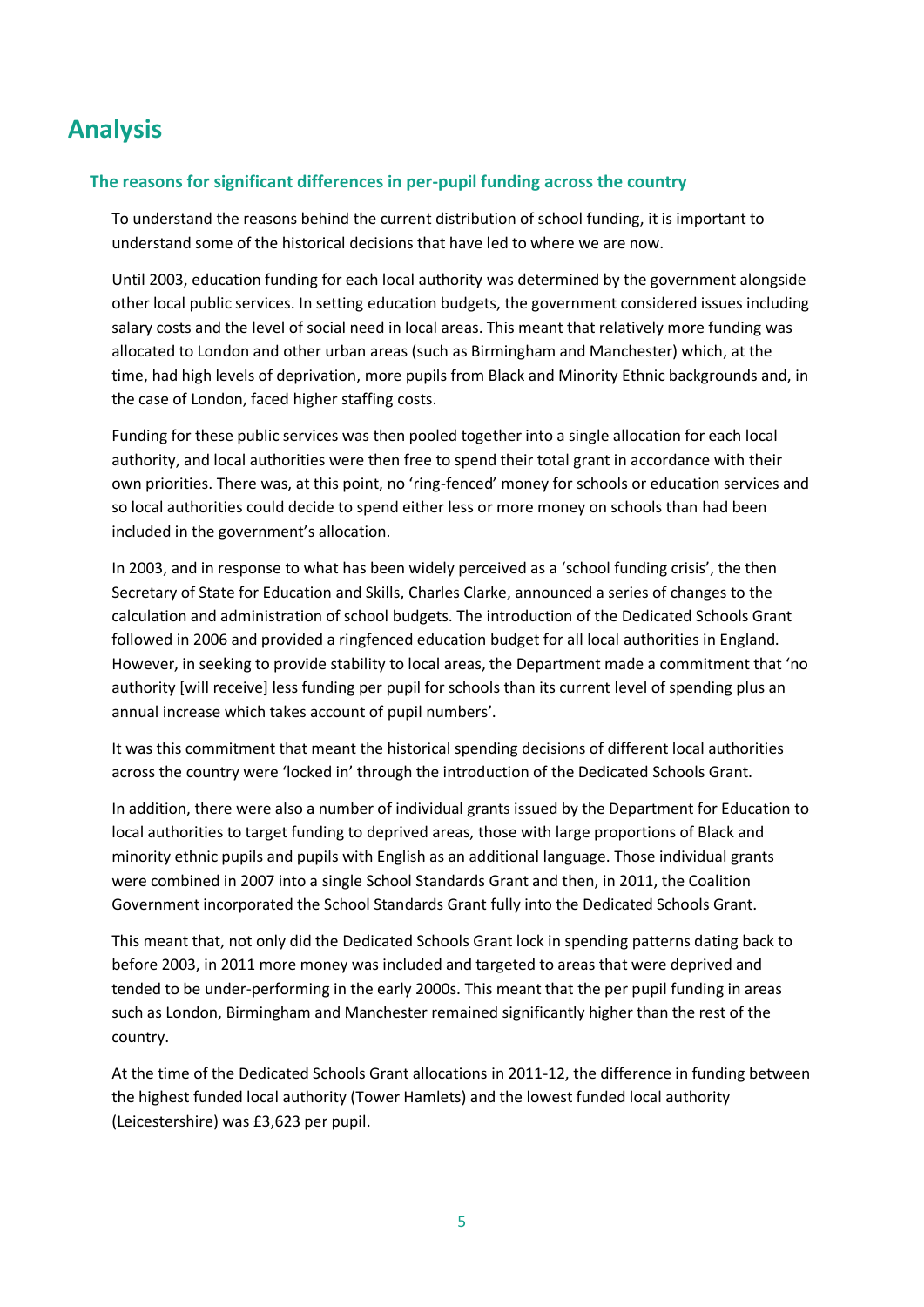These disparities led to widespread calls for reform to the school funding system, with many arguing that the system was based on out of date assessments of pupil need and unjustified variations in school allocations.

In 2011, the Coalition Government stated its intention to reform the school funding system and consulted on the rationale and principles for a new national funding formula (NFF). However, the complexities of introducing a new formula and political nervousness about creating different sets of 'winners' and 'losers' meant that the NFF was not implemented until April 2018.

In the meantime, in an attempt to address some of the variation in local funding levels and to address the disappointment from those who were campaigning for a new formula, the DfE increased the Dedicated Schools Grant by an additional £390m in 2015-16. This was allocated using Minimum Funding Levels which meant that a minimum cash value was identified across a range of pupil and school characteristics. If a local authority's Schools Block per pupil allocation fell below the Minimum Funding Level, then it would be topped up to that amount. This resulted in 69 local authorities receiving varying levels of additional funding in 2015-16.

#### <span id="page-5-0"></span>**The construction and roll-out of the national funding formula**

The NFF was finally introduced in April 2018. The formula was based on how to share the existing pot, not about how much it costs to deliver education as there is no clear and uncontested evidence about the cost of running a school. There are models which help to plan budgets depending on class sizes and teaching hours, but these are based on top-down approaches and do not consider the cost of teaching differentiation for pupils. All schools are different, and so there is not a single model of what works.

Formula factors can therefore only ever be 'proxies' for additional needs. There are many factors and characteristics which could have an impact on the level of support required by an individual child or indeed an entire school. The NFF factors represent a combination of evidence (for example, the link between economic deprivation and attainment) and historic spending patterns.

Even where there is compelling evidence of the need for additional support, defining a consistent and available measure to identify children with greater needs presents further difficulties. For example, research published by the DfE found that parental occupation, parental education and other household indicators were slightly better predictors of pupil achievement than eligibility for free school meals (FSM), but that FSM measures (including the 'Ever-6 Measure') provided a more practical, cost-effective method of predicting pupil attainment than introducing new data collections. 1

A further challenge for DfE has been how to deal with small school in rural areas. It has been clear that the majority of funding should be based on pupil numbers and need and not on the physical characteristics of individual schools. This is consistent with the aim of having a dynamic school system which enables successful schools to grow (in theory) and unpopular schools to shrink and, in some cases, to close. It also supports efficiency in the school system, where there are potentially savings to be made through greater economies of scale.

<sup>1</sup> A. Sutherland, S. Ilie, and A. Vignoles*, 'Factors associated with achievement: Key stages 2 and 4'*, November 2015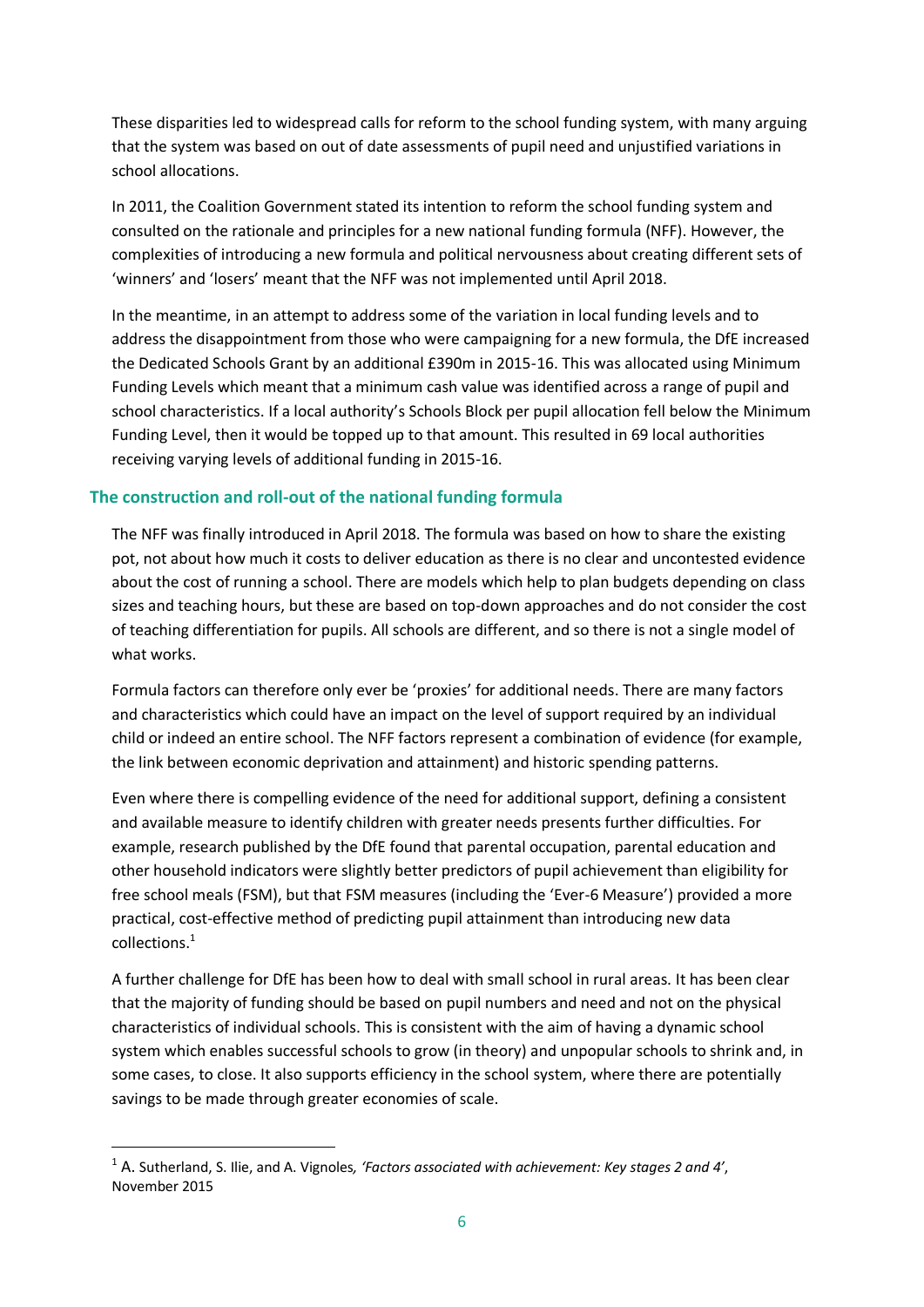However, a system that is predominantly based on pupil numbers and need, and intentionally drives efficiency in the school market, poses a risk to the viability of small schools, particularly those in rural areas. The DfE has, therefore, sought to address this by including a sparsity factor and a lump sum in the national funding formula.

However the DfE constructs the NFF, it will only ever represent an approximation of the need of pupils in a particular school. The construction of the national funding formula is set out below:<sup>2</sup>





In 2018-19, the national funding formula was set so that schools would be allocated a minimum of 0.5 per cent increase per pupil, rising to 1.0 per cent in 2019-20. Schools set to gain under the formula would see increases of up to 3 per cent in each of those two years. Minimum funding levels per pupil were also increased. For primary schools, the value was £3,300 in 2018-19 rising to £3,500 in 2019-20. For secondary, the value was £4,600 in 2019-19, rising to £4,800 in 2019-20.

However, local authorities were still able to make adjustments to school-level allocations in order to reflect local needs. This included the ability to set losses slightly lower than the national funding formula and allow school losses of up to 1.5 per cent per-pupil.

<span id="page-6-0"></span>So it wasn't the case that all schools would see increases to their funding. Some might have lost funding due to having fewer pupils or due to local decision-making.

<sup>&</sup>lt;sup>2</sup> Funding for factors in italics are allocated to local authorities based on historical spending patterns.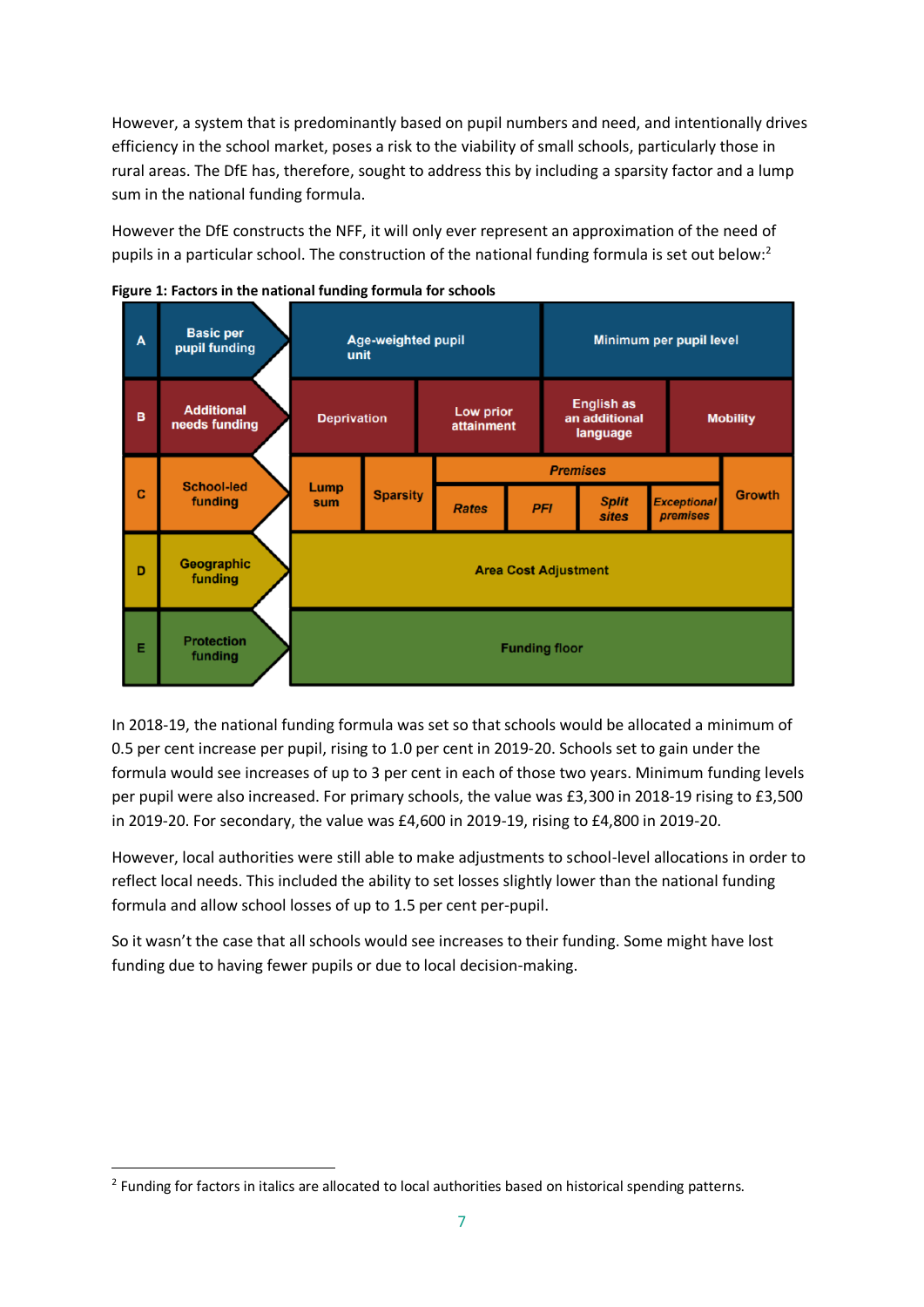#### **Recent funding announcements and their impact on particular groups**

In August 2019, the government announced that funding for schools would increase by an additional £7.1bn in 2022-23, compared with 2019-20. This included an additional £2.6bn in 2020-21 (of which £780m was earmarked for high needs funding). The government also announced that, from 2020-21, minimum per-pupil funding levels would increase to £5,000 for secondary schools and £4,000 for primary schools. The government also confirmed that it would be compulsory for all local authorities to use these national minimum per-pupil funding levels in their own funding formulae.<sup>3</sup>

The latest national funding formula allocations for 2021-22 were announced in July this year. In 2021-22, total Schools Block funding will be £38.8bn, representing a cash increase of £1.4bn on allocations for 2020-21, or 3.1 per cent on a per pupil basis – just over one per cent after allowing for inflation.

<span id="page-7-0"></span>In August this year, EPI analysed the effect of the 2021-22 national funding formula allocations on different pupil characteristics.<sup>4</sup> We found that while pupils eligible for free school meals, those with English as an additional language and those from non-White British backgrounds will still attract more per-pupil funding than their respective peers, the differences in funding rates are falling. In other words, non-FSM pupils, those without EAL and those from White British backgrounds are receiving larger increases (the only exception here is in secondary schools where FSM and non-FSM pupils will receive the same level of increases between 2020-21 and 2021-22).





<sup>3</sup> Department for Education, *'The national funding formula tables for schools and high needs: 2020-21'*, October 2019

<sup>&</sup>lt;sup>4</sup> J. Andrews, 'Analysis: school funding allocations 2021-22', August 2020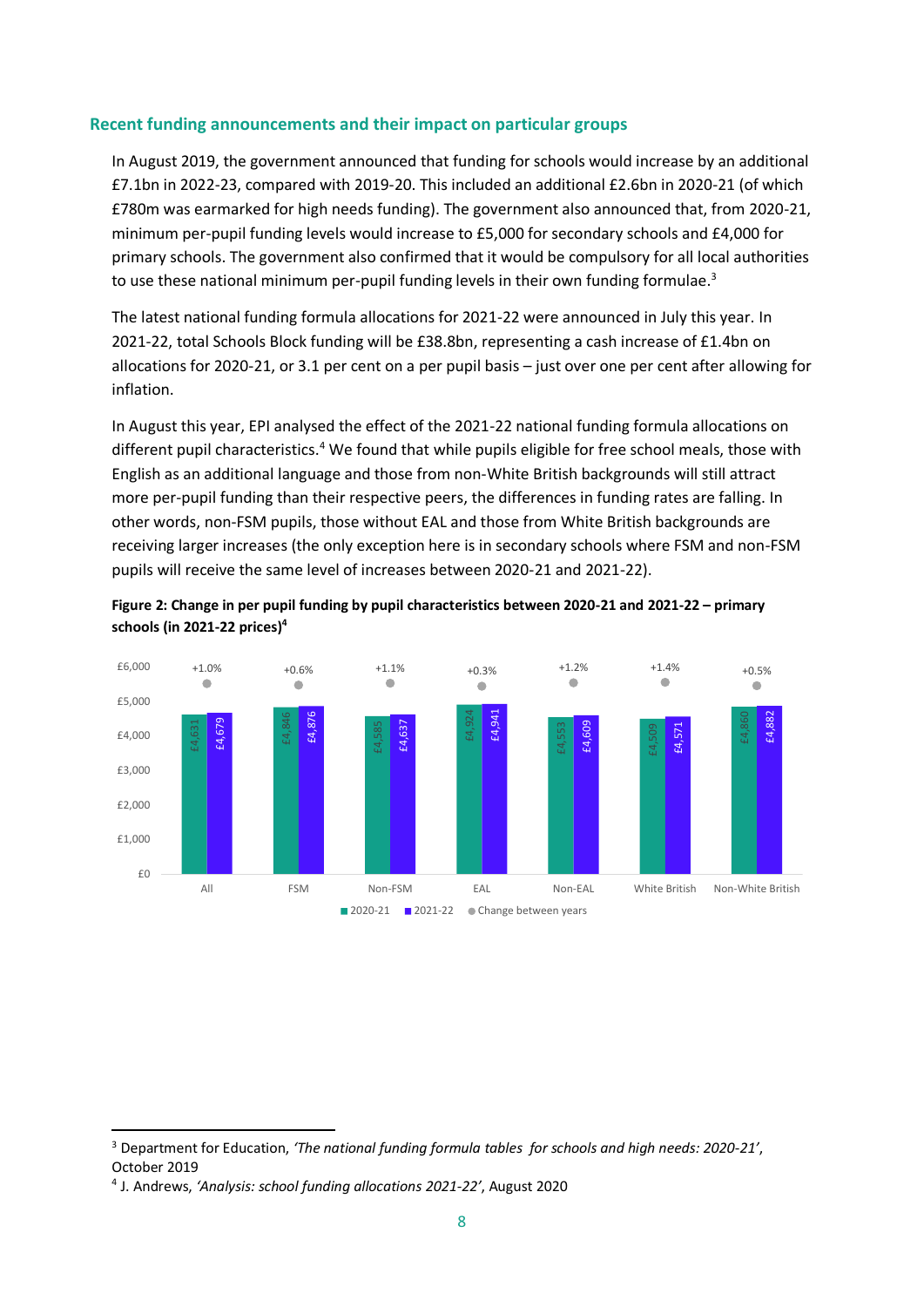

#### **Figure 3: Change in per pupil funding by pupil characteristics between 2020-21 and 2021-22 – secondary schools (in 2021-22 prices[\)](#page-7-0)<sup>4</sup>**

But this is not just a one-year trend. When we looked at changes in funding by pupil characteristic between 2017-18 (the year before the introduction of the national funding formula) and 2021-22, we found that:

- pupils that have English as an additional language have received increases at half the rate of other pupils in both primary and secondary schools;
- **·** pupils from non-White British backgrounds have received increases at just over half the rate of other pupils in both primary and secondary schools; and
- **•** pupils who are eligible for free school meals have received increases at around two-thirds of the rate of non-FSM pupils.



**Figure 4: Change in per pupil funding by pupil characteristics between 2017-18 and 2021-22 (real terms[\)](#page-7-0)<sup>4</sup>**

It is clear that, in seeking to 'level-up' funding through the national funding formula and additional money for schools since 2018, the government has in fact weakened the link between funding and need. While there have been large differences in funding across schools and local authorities, recent policies have meant that pupils from more affluent backgrounds are attracting larger increases to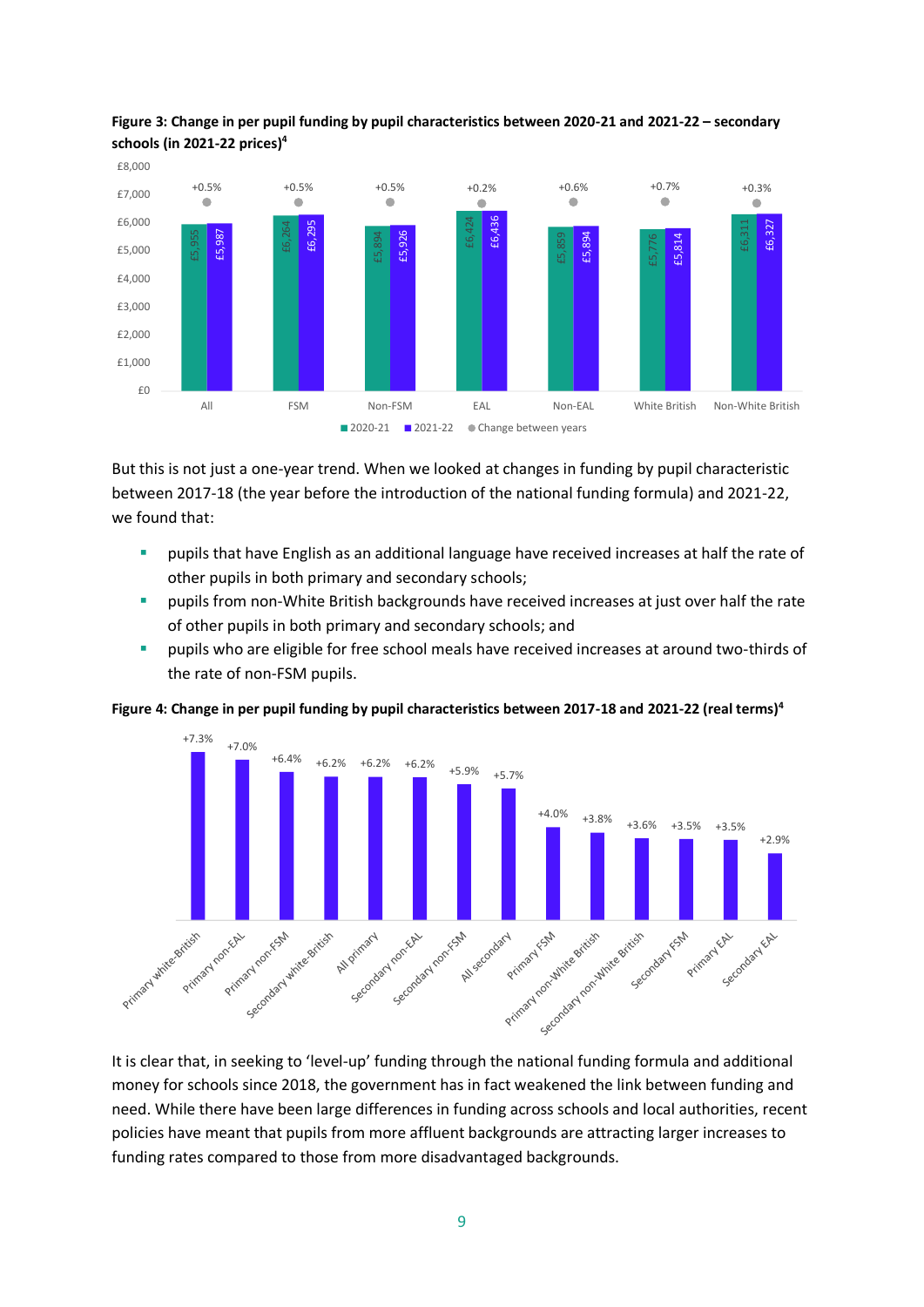#### <span id="page-9-0"></span>**Funding announcements and the areas with the largest disadvantage gaps**

Our annual report showed that, in 2019, by the time they sat their GCSEs the gap between pupils from disadvantaged pupils and their peers was 18 months.<sup>5</sup> Furthermore, progress in closing this gap had stagnated even before the COVID-19 pandemic.

The analysis above suggests a funding system that will do little to address this challenge since money will be disproportionately directed towards more affluent pupils. But it is also the case that there are significant differences in the outcomes of pupils from disadvantaged pupils across the country.

In some areas, poorer pupils are over two full years of education behind their peers by the time they take their GCSEs, including in Blackpool (26.3 months), Knowsley (24.7 months) and Plymouth (24.5 months). In contrast, there are very low GCSE disadvantage gaps concentrated in London, including in Ealing (4.6 months), Redbridge (2.7 months) and Westminster (0.5 months).

Another way to assess recent funding reform is to consider the extent to which the areas with the largest gaps are receiving the largest increase. In essence, is 'levelling-up' helping those areas where the outcomes for pupils from disadvantaged backgrounds are the lowest? In Figure 5 we plot the increases in per-pupil funding since the introduction of the NFF against the disadvantage gap at the end of Key Stage 4 at local authority level.

We see at least some relationship between the size of the disadvantage gap and the increases that different areas receive, those with the largest gaps have tended to see the largest increases. This relationship is however weak (r-squared = 24 per cent) and is largely driven by differences between London and the rest of the country rather than a systematic targeting of attainment gaps. When we separate these two groups of authorities, we find almost no relationship between the size of the disadvantage gap in an area and increases in per pupil funding. In fact, we can see authorities where the attainment gap is below average, yet the increases are well above and vice-versa.

<sup>5</sup> J. Hutchinson, M. Reader, and A. Akhal, *'Education in England: annual report 2020'*, August 2020.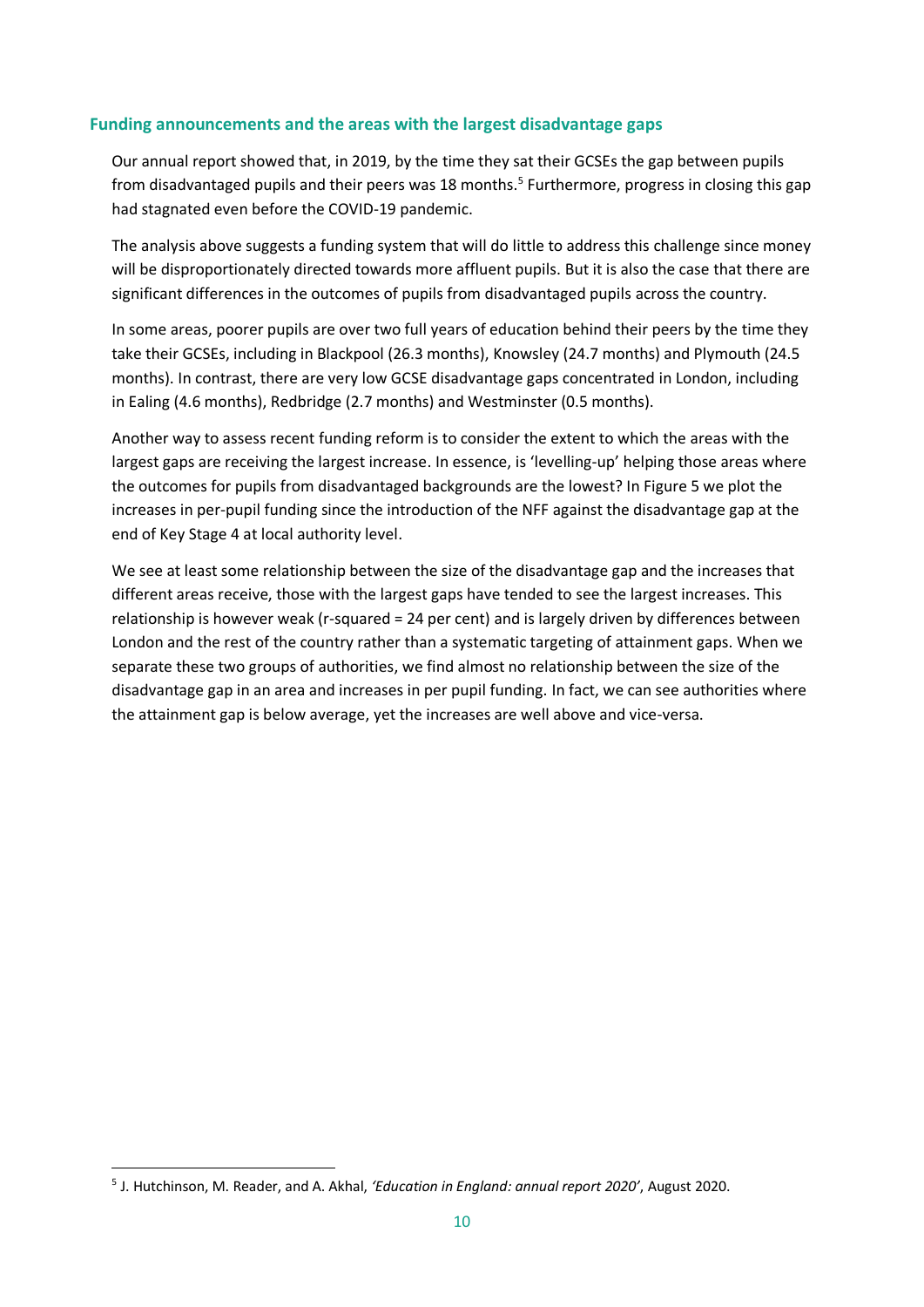#### **Figure 5: Relationship between the disadvantage gap at Key Stage 4 and changes in per pupil funding between 2017-18 and 2021-22<sup>6</sup>**



#### <span id="page-10-0"></span>**The limitations of current deprivation measures in targeting areas with the largest gaps**

The question then becomes how can we target funding to those areas where pupils from disadvantaged backgrounds are furthest behind? One approach may be to change the level of funding delivered through the deprivation factors of the NFF. The NFF has three strands of deprivation funding:

- **■** current free school meal eligibility;
- eligibility for free school meals at any point in the last six years (ever6); and
- area based deprivation (IDACI) in six bands (plus a zero funded band).<sup>7</sup>

The first of these is to provide funding for the delivery of free school meals rather than to address lower attainment of disadvantaged pupils so in reality there are two deprivation factors that are concerned with the lower attainment of pupils from such backgrounds. In addition, pupils from disadvantaged backgrounds are more likely to have low prior attainment and therefore disproportionately benefit from the low prior attainment factor, but it is the explicitly 'deprivation funding' variables that we concern ourselves with here and how they relate to the disadvantage gap.

<sup>&</sup>lt;sup>6</sup> Changes in per pupil funding at local authority level derived from published local authority per pupil schools block allocations in *DfE 'National funding formula tables for schools and high needs: 2021 to 2022'* and baseline schools block allocations in DfE *'National funding formula tables for schools and high needs: 2019 to 2020'*. Prices adjusted using HMT GDP deflator. Note that allocations for 2021-22 are not final as final pupil numbers and funding for growth are not included.

 $7$  The Income Deprivation Affecting Children Index – a measure of the percentage of children in an area who live in low-income families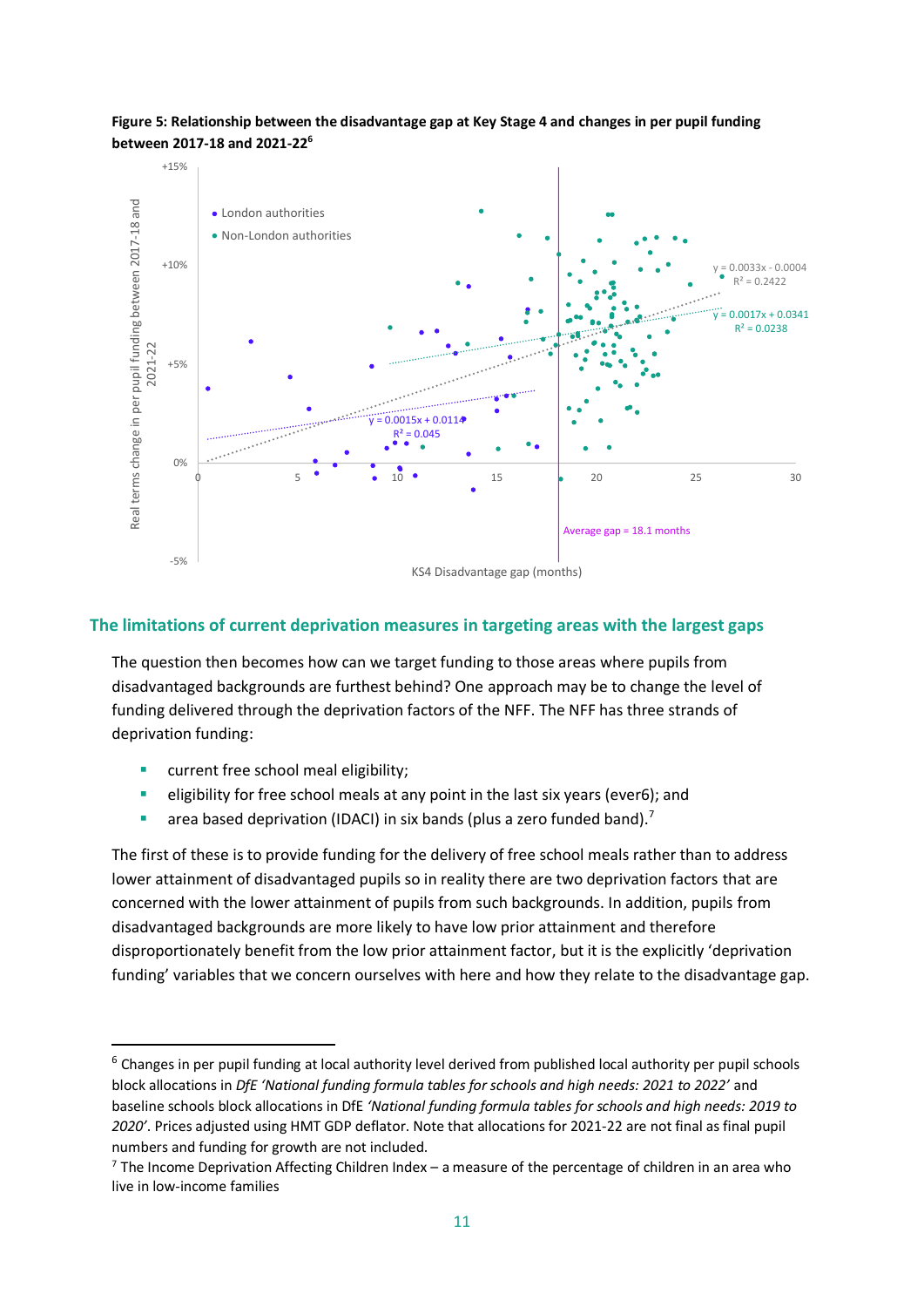When we compare the proportion of pupils who are disadvantaged (the ever6 measure) and the disadvantage gap at Key Stage 4 at local authority level, we see little relationship (Figure 6). In fact, London authorities are disproportionately amongst those with the highest disadvantage but also the smallest disadvantage gaps – these areas would in fact benefit the most from any increase in disadvantage, 'ever6', funding.

It is a similar situation when we look at area-based deprivation. The NFF contains six IDACI bands of funding. In Figure 7 we rank local authorities by the percentage of pupils who attract funding through this factor – the amount of additional funding is highest in band A and lowest in band F, pupils in a seventh 'band G' do not attract any additional funding – and also plot the Key Stage 4 disadvantage gap.

Again, there is no clear relationship between attracting funding through area-based funding and the disadvantage gap. While not highlighted on the chart, London authorities make up a disproportionate number of the authorities on the left of the chart.



<span id="page-11-0"></span>

Percentage of Key Stage 4 cohort who are disadvantaged

<sup>8</sup> Derived from local authority level data in *'Education in England: annual report 2020'* available to download from<https://epi.org.uk/education-gap-data/>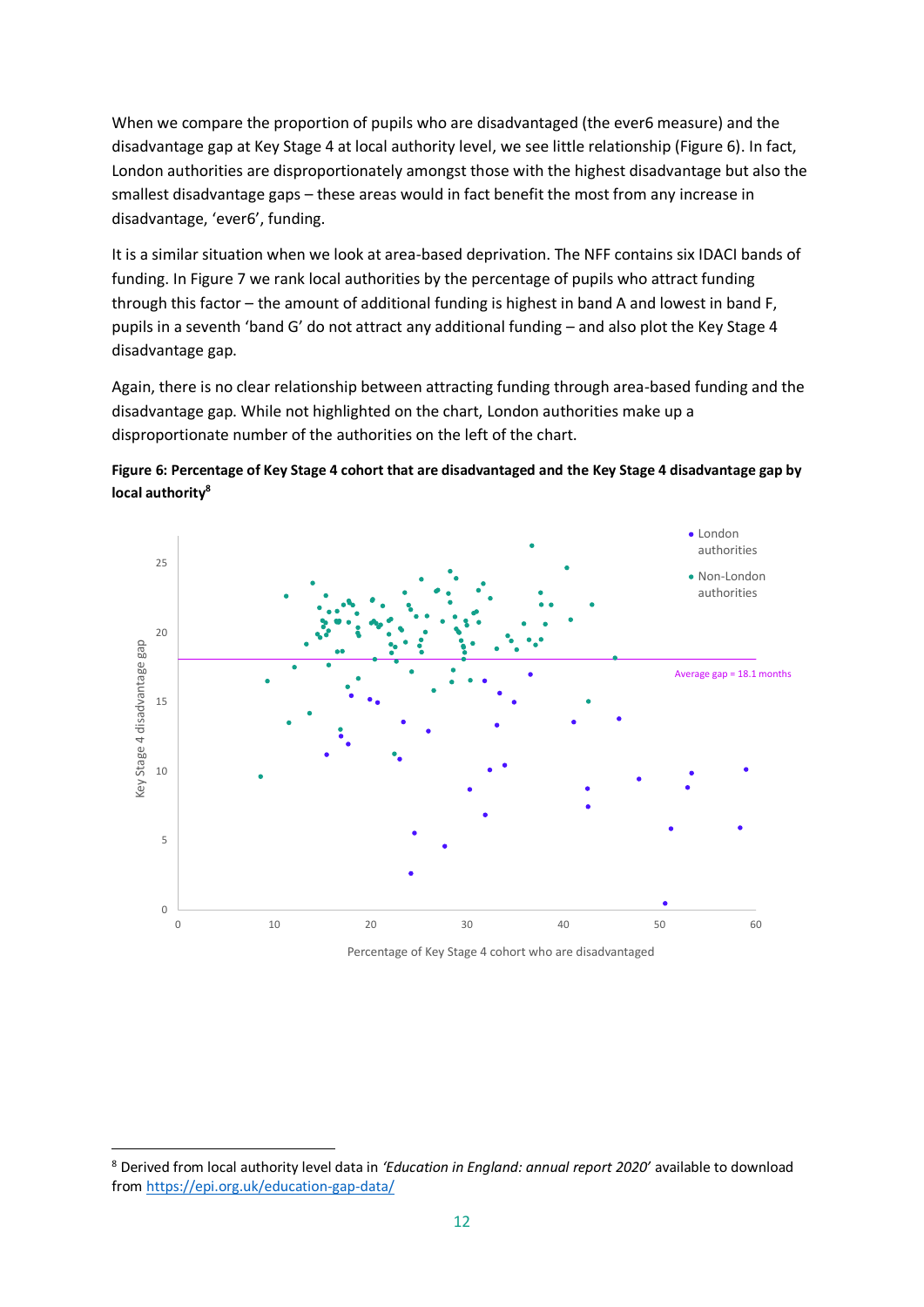

**Figure 7: Percentage of secondary aged pupils in IDACI bands A-C, D-F, and G and Key Stage 4 disadvantage gap by local authority<sup>9</sup>**

None of this is to say that disadvantaged pupils would not benefit from increased funding, and research evidence suggests that such pupils benefit more than others from increased spending. Furthermore, ultimately a fully efficient funding system would show no clear relationship between funding and outcomes – since the school funding system is designed to give more money towards pupils who are likely to achieve lower results in order to address that disadvantage.

An additional complexity in interpreting these results is that, under the NFF, it is not local authorities that are funded but individual schools (and in fact the funding formula is largely about an individual pupil). So even in areas with low levels of disadvantage whether measured by ever6 or IDACI, there may be schools that have a disproportionate number of disadvantaged pupils and hence disadvantage funding.

<span id="page-12-0"></span>But what this analysis demonstrates is that varying the amounts in the NFF that are associated with deprivation is unlikely to lead to a shift of funding from areas with small attainment gaps to those with the largest. In other words, if that is the intention, we need to explore the possibility of new factors.

<sup>9</sup> IDACI rates derived from 'local authority funding proforma data' in ESFA *'Schools block funding formulae 2019 to 2020'*, June 2019.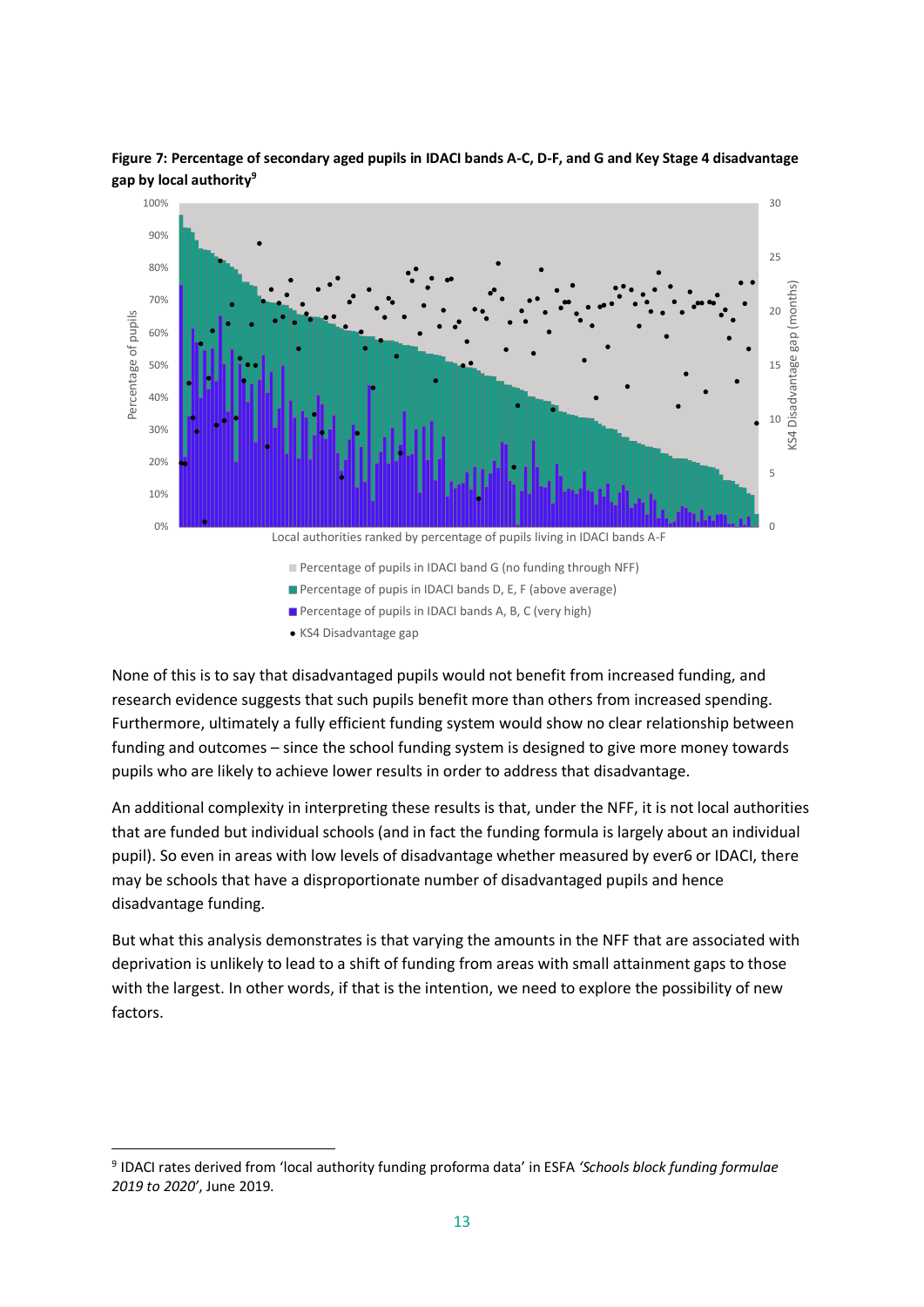#### **Better targeting of funding using measures of persistent poverty**

Our annual report explored, for the first time, how attainment varies by different depths of deprivation as measured by the length of time eligible for free school meals. It found that:

- **•** Children with a high persistence of poverty (those on free school meals for over 80 per cent of their time at school) have a learning gap of 22.7 months - twice that of children with a low persistence of poverty (those on free schools meals for less than 20 per cent of their time at school), who have a learning gap 11.3 months.
- **•** Progress in closing the gap has been slowest for pupils with a high persistence of poverty, with the gap remaining much the same after almost a decade. Disadvantaged pupils with lower persistence of poverty have also experienced worsening gaps, although to a lesser degree.
- **EXECUTE:** Significantly, the proportion of pupils with a high persistence of poverty is on the rise. Since 2017, the proportion of pupils in this group has risen from 34.8 per cent to 36.7 per cent. This recent increase appears to be an important contributor to the lack of progress with the gap overall.

The report also presented results that showed the disadvantage gap at a local level after having controlled for high persistence of poverty in each area. It revealed that differences in local demographics are essential to understanding why gaps are different in different parts of the country. Under the adjusted measure, many areas that currently rank as some of the worst in the country substantially improve their position once high persistent poverty levels are considered

Therefore, there is a strong policy argument for a more targeted approach to deprivation funding that accounts for the depth of poverty experienced. This is likely to benefit areas with entrenched long-term poverty in comparison to those areas where families are more likely to move in and out of economic disadvantage.

There are no direct measures of depth of poverty, but we can use the measure of persistent disadvantage which has been shown to be related to outcomes. In Figure 8 we plot, for each local authority, the percentage of the Key Stage 4 cohort in 2019 who were identified as disadvantaged (eligible for free school meals at any point in the last six years) and the percentage that were identified as persistently disadvantaged (eligible for free school meals for at least 80 per cent of their time at school).

The curved line represents the point at which the ratio between disadvantage and persistently disadvantaged was in line with national averages. In local authorities above this line, the percentage of pupils who are persistently disadvantaged was higher than you would expect for that level of disadvantage. This includes, most notably, several authorities in the North East – Newcastle, Sunderland, South Tyneside, Hartlepool, and Middlesbrough – and several authorities from the Liverpool City Region – Liverpool, Knowsley, and Halton. Authorities in London are predominantly below the line, meaning that while they may have high numbers of persistently disadvantaged pupils these numbers are lower than you would expect given their overall level of disadvantage.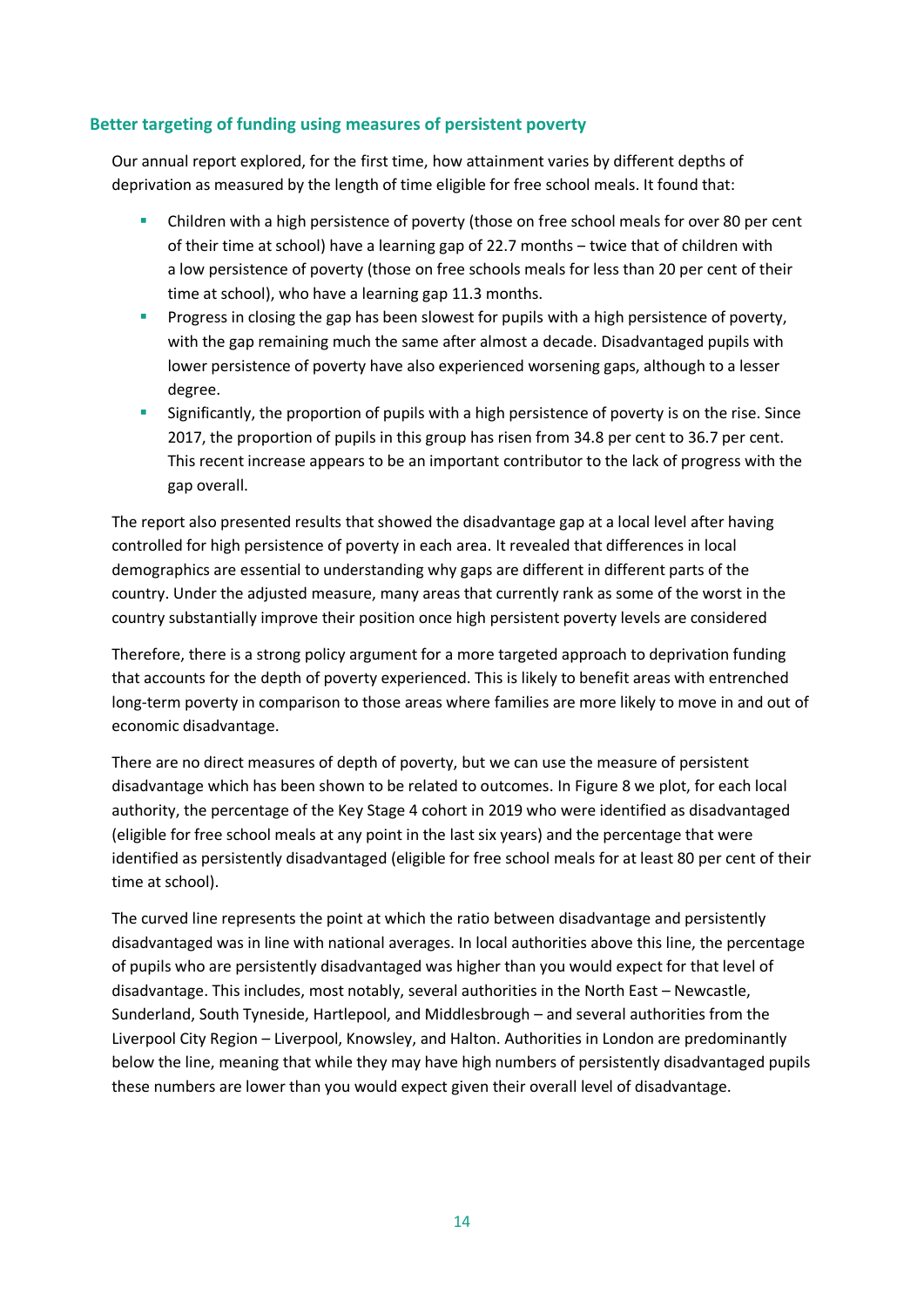

**Figure 8: Percentage of Key Stage 4 cohort who are disadvantaged and the percentage that are persistently disadvantaged by local authorit[y](#page-11-0)<sup>8</sup>**

These differences are important. If we included in the NFF a factor for persistent disadvantage but kept the overall pot that targeted disadvantage the same, then it would mean areas above the line would see funding gains at the expense of those below the line.

In Figure 9 we rank local authorities by their attainment gap at the end of Key Stage 4 and highlight the same authorities as in Figure 8. i.e. those authorities that have a particularly high rate of persistent disadvantage given the overall level of disadvantage, and the those that have a particularly low rate of persistent disadvantage given the overall level of disadvantage.

This suggests that incorporating a persistent disadvantage factor into the NFF would go some way to shifting funding towards those areas with the largest disadvantage gaps, if it meant a transfer from general disadvantage funding. With the exception of Tower Hamlets, all of those areas that would benefit the most have disadvantage gaps that are above, and in some cases well above, the national average. All of those areas that would lose the most have gaps that are already below the national average. In particular, it would mean a shift of funding out of London.

But the pattern is not uniform. Some of the areas with the largest gaps such as Blackpool, Plymouth, South Gloucestershire, and Portsmouth would be unlikely to gain by much. Others such as Torbay and the Isle of Wight could even lose out.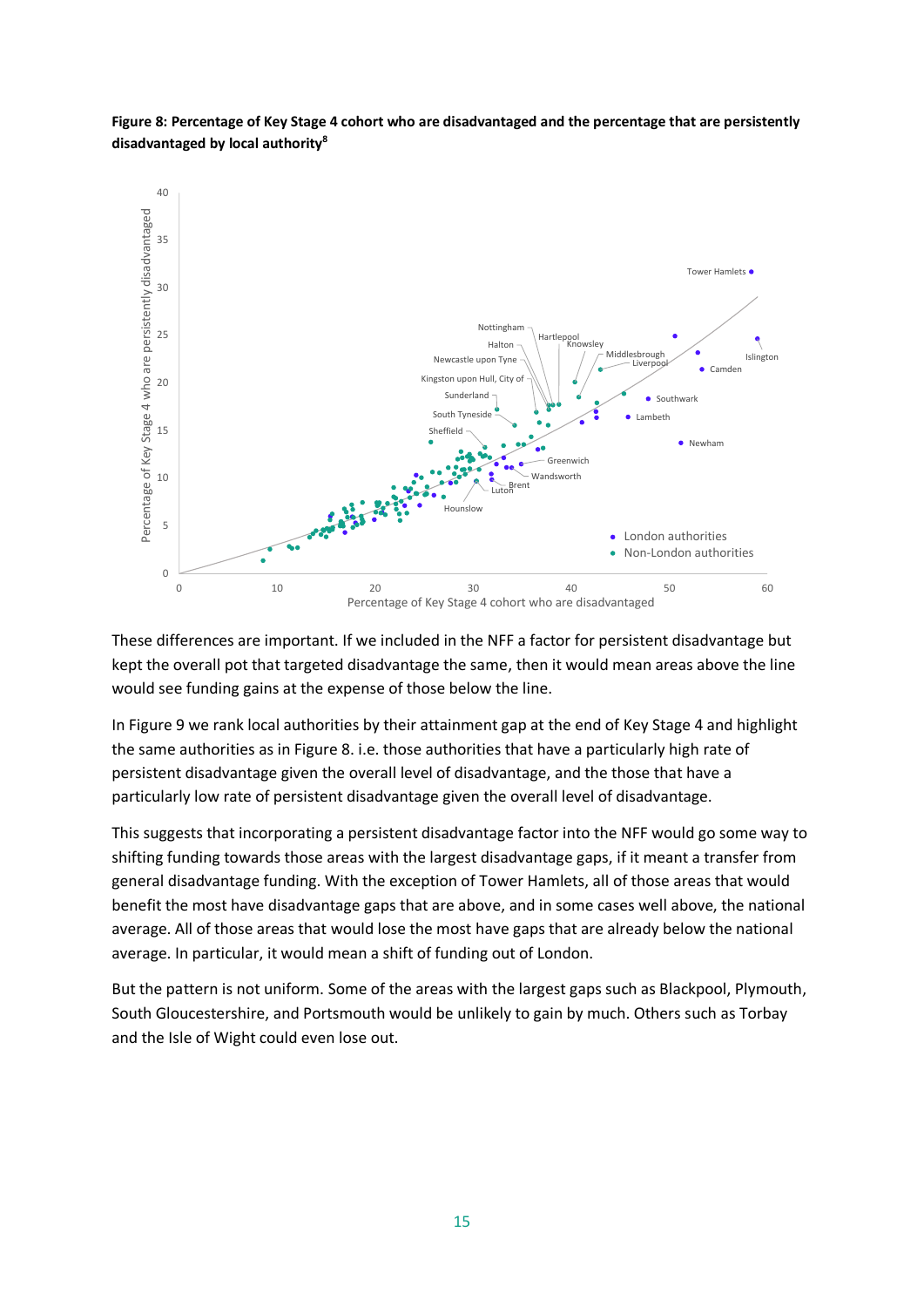**Figure 9: Local authorities ranked by disadvantage gap at the end of Key Stage 4. Authorities where level of persistent disadvantage is much higher (purple) or lower (green) than expected given overall disadvantage are highlighte[d](#page-11-0)<sup>8</sup>**



#### <span id="page-15-0"></span>**Targeting funding towards lower outcomes directly**

If we want areas with the largest attainment gaps to receive higher funding, then clearly the simplest solution would be to incorporate a local gap measure into the NFF. This of course creates an obvious perverse incentive for schools not to improve the outcomes for disadvantaged pupils since it would lead to a reduction in funding, even with accountability measures to counter this effect.

There are however ways in which the way some groups achieve lower outcomes could be incorporated better into the funding system using area-based measures. The NFF already includes area-based deprivation through IDACI, but as we have seen from the analysis above, its relationship with the disadvantage gap at local level is inconsistent. This is because having the same IDACI score in different parts of the country can have very different meaning (because, for example, of the issue of the depth or duration of poverty), and the characteristics of pupils with the same IDACI score can vary considerably.

In our 2019 report on free schools we explored the use of the Office for National Statistics (ONS) neighbourhood 'pen portraits'.<sup>10</sup> These are residential-based area classifications produced by the ONS and based on 2011 census data. Each of the 391 UK local authority districts were placed into different groups (clusters) based on their 2011 census characteristics, with similar local authorities grouped together, and more detailed clusters were identified at smaller geographical levels (LSOAs). These were based on five main census dimensions: demographic, household composition, housing,

<sup>10</sup> B. Mills, E. Hunt, and J. Andrews, *'Free schools in England: 2019 report'*, October 2019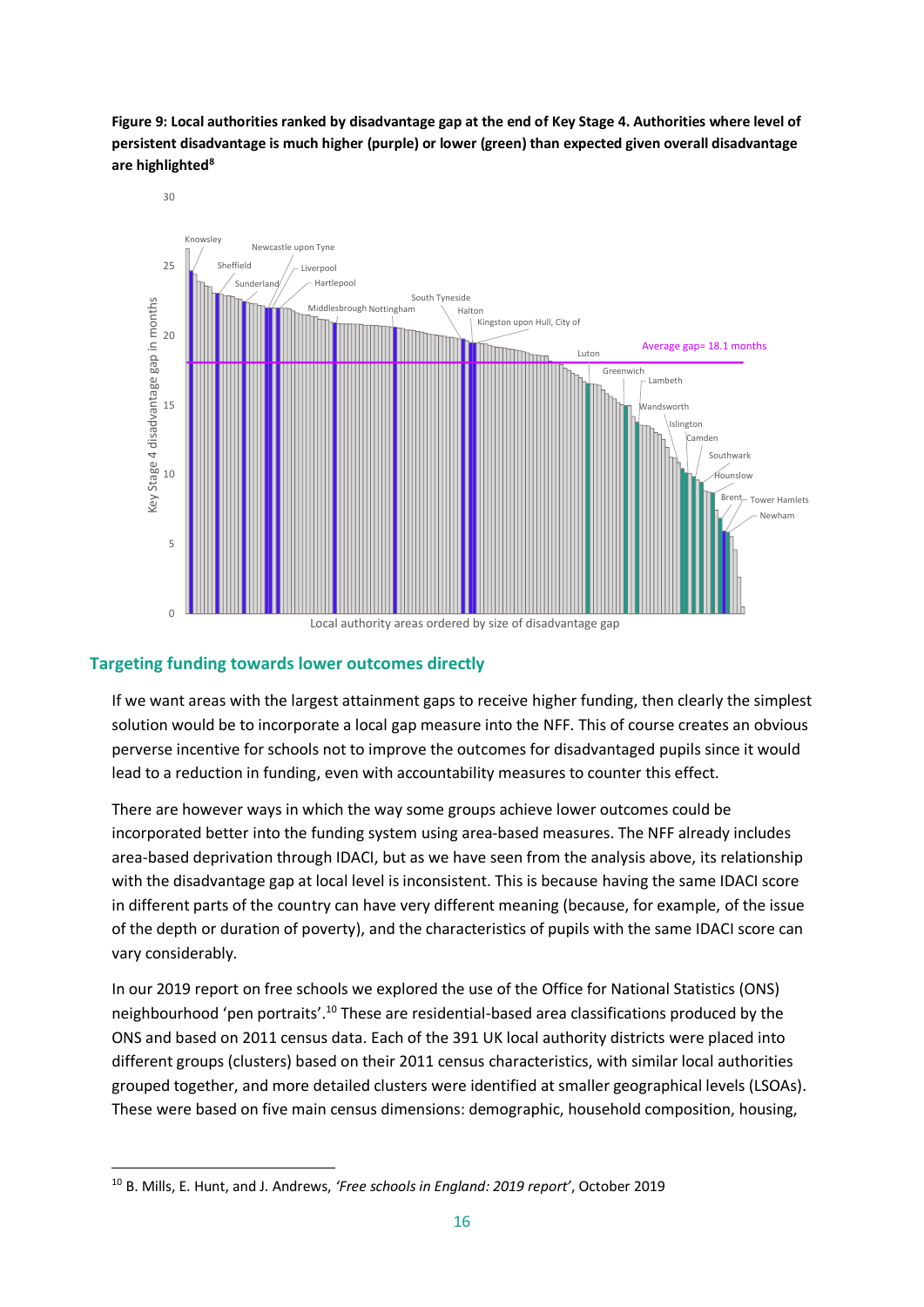socio-economic, and employment. In this way, localities across the UK can be compared and classified according to these particular census characteristics.

In Figure 10 we plot the proportion of Key Stage 4 pupils that live in each area type along with the average Progress 8 score (this is a pupil's GCSE attainment after controlling for prior attainment in which a score of +1 means that pupils achieved one grade higher in each GCSE subject than pupils with similar prior attainment nationally). We have also split out the Progress 8 score to show scores separately for pupils that are eligible for free school meals and other pupils.



**Figure 10: Proportion of pupils and average Progress 8 scores by neighbourhood characteristics 2018**

These results show that the circumstances and outcomes for pupils with seemingly the 'same' characteristic – eligibility for free school meals – can differ greatly. Nationally, pupils eligible for free school meals typically achieved a Progress 8 score of around -0.5 (meaning they achieve half a grade lower in each subject than pupils with similar prior attainment nationally). In neighbourhood types such as 'affluent communities', 'highly qualified professionals', and 'Asian traits', the disadvantage 'penalty' was less than half of that. Amongst 'young ethnic communities' and 'inner city cosmopolitan', pupils who are eligible for free school meals achieved outcomes in line with what you would expect given prior attainment (though note they are still behind non-FSM pupils in the same neighbourhood types).

At the other end of the scale, pupils in 'hampered neighbourhoods' and 'challenged white communities' achieved lower results regardless of whether they themselves are eligible for free school meals. In fact, non-FSM pupils from these neighbourhood types achieved average results that were below those of FSM pupils in higher achieving neighbourhood types.

These types of measures are less prone to perverse incentives and manipulation since they are based on pupils across a wide range of locations (and schools are likely to attract pupils from a